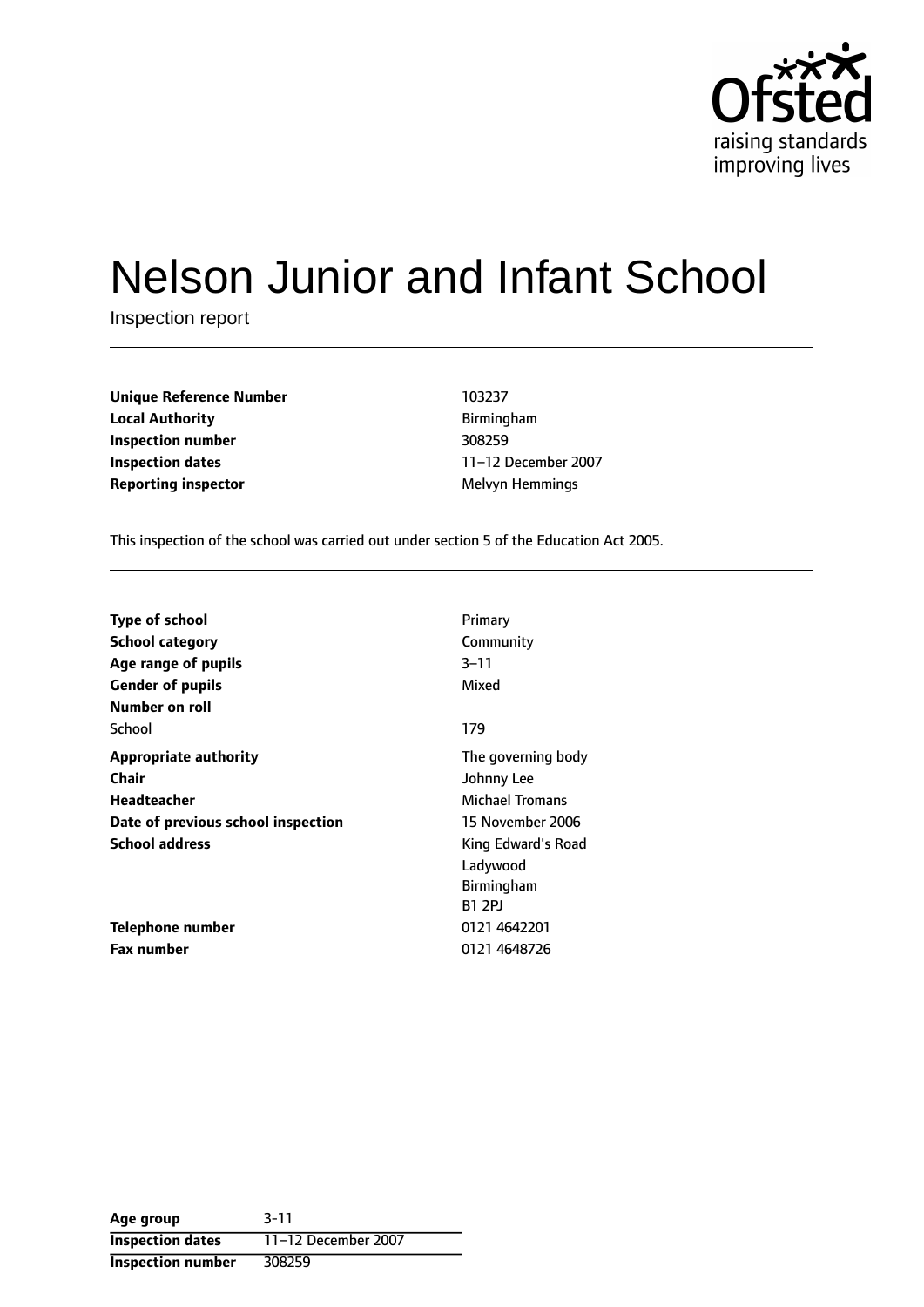.

© Crown copyright 2007

#### Website: www.ofsted.gov.uk

This document may be reproduced in whole or in part for non-commercial educational purposes, provided that the information quoted is reproduced without adaptation and the source and date of publication are stated.

Further copies of this report are obtainable from the school. Under the Education Act 2005, the school must provide a copy of this report free of charge to certain categories of people. A charge not exceeding the full cost of reproduction may be made for any other copies supplied.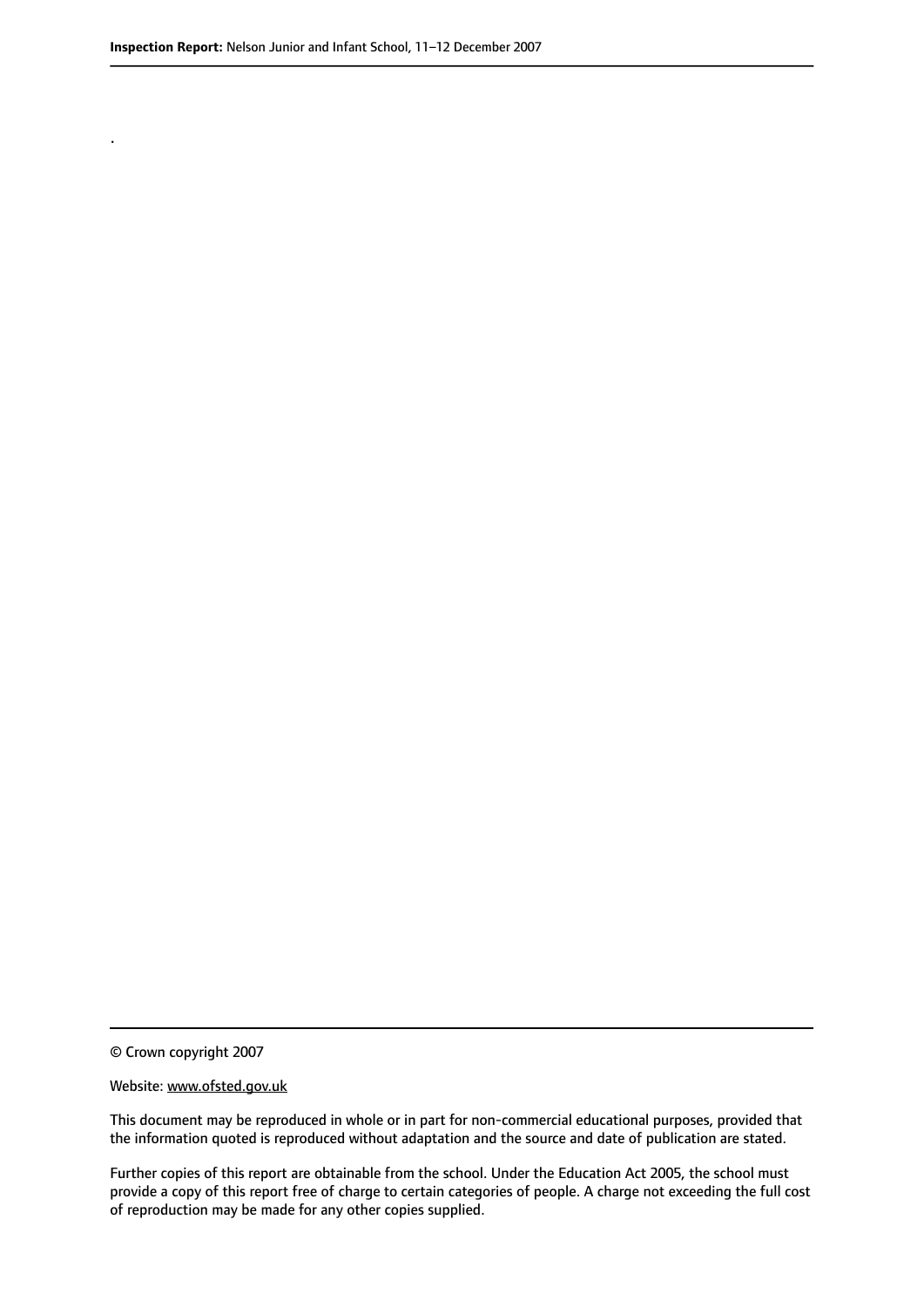# **Introduction**

The inspection was carried out by two Additional Inspectors.

## **Description of the school**

The school is smaller than average. Most children enter the Nursery class with levels of skill that are low for their age, particularly in language and social development. Many of these children have low self esteem, poor attitudes to learning, and exhibit challenging behaviour. The proportion of pupils from minority ethnic groups is well above average and a significant number of these are at an early stage of learning English. The percentage of pupils with learning difficulties and/or disabilities is above average. The number of pupils who join or leave school, other than at the usual times, is high. The school was given a Notice to Improve at its last inspection in November 2006.

## **Key for inspection grades**

| Grade 1 | Outstanding  |
|---------|--------------|
| Grade 2 | Good         |
| Grade 3 | Satisfactory |
| Grade 4 | Inadequate   |
|         |              |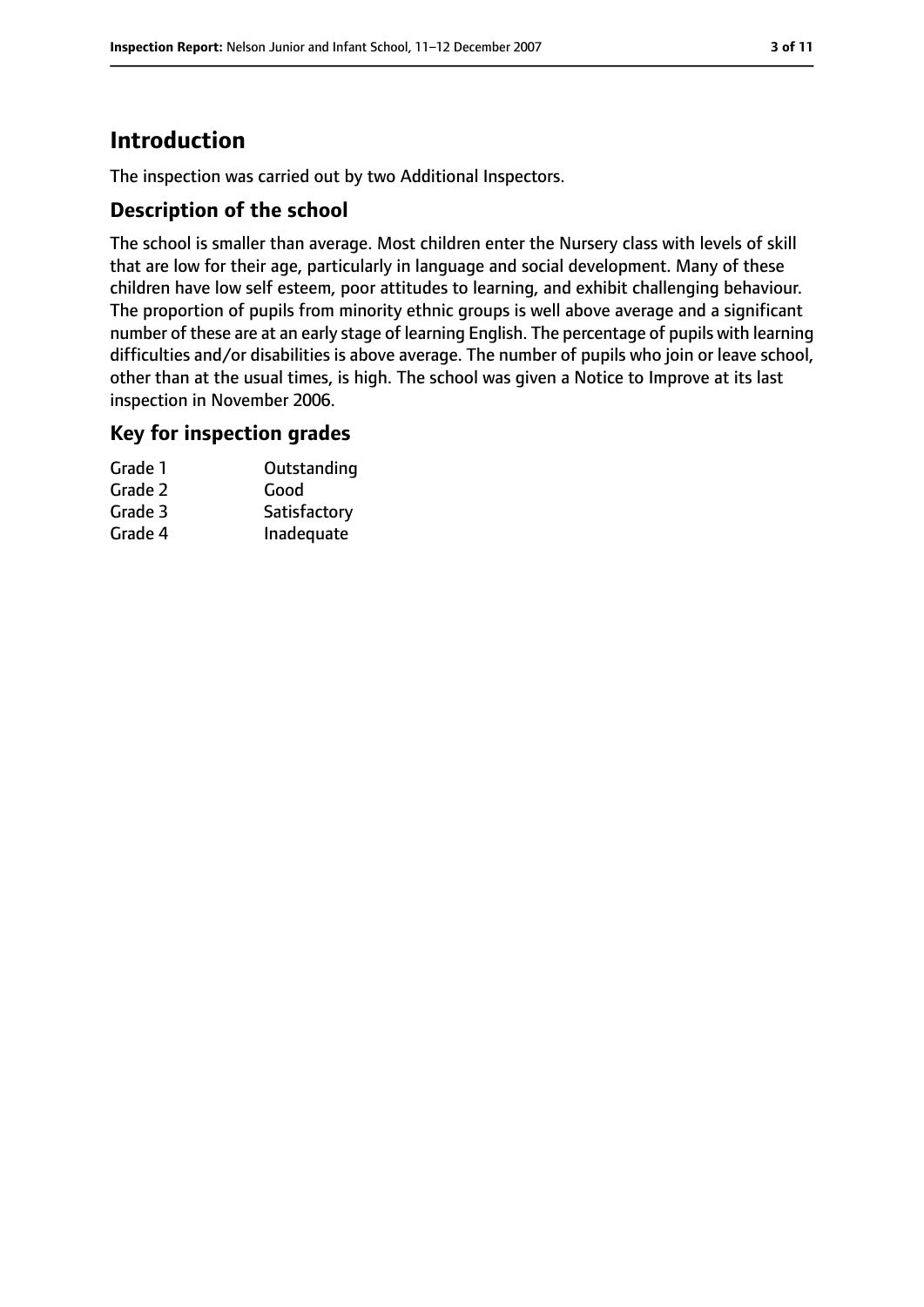# **Overall effectiveness of the school**

#### **Grade: 3**

In accordance with Section 13 (5) the education act 2005 HMCI is of the opinion that the school no longer requires significant improvement.

This is a satisfactory school that provides pupils with a very caring and friendly environment in which to learn. Parents are supportive of the school and are appreciative of the interesting and stimulating experiences provided for their children. One parental comment is typical of the views of others, 'I am happy with the school and my child is improving all the time in his education and his behaviour.'

Leadership and management have worked relentlessly to bring about improvement in the areas of significant weakness highlighted at the last inspection. This has proved successful and, as a result, teaching and learning, pupils' achievement, and the procedures for checking the progress that pupils make are now satisfactory. The headteacher, ably supported by his deputy, has been the driving force behind this improvement. He provides clear direction for the school and has forged a strong sense of teamwork amongst all involved in the work of the school. Some staff with leadership roles have supported the work of the headteacher and deputy but have tended to leave decisions to them rather than take responsibility themselves. The headteacher is rightly, keen to ensure that decision making is shared more widely and that leaders are more accountable for performance in their areas of responsibility.

Standards are below average by the end of Year 6 in English, mathematics and science. This represents satisfactory achievement for pupils, when their low levels of skill on starting school are considred. Progress is satisfactory overall, though it is uneven between classes because pupils in some classes make better progress than in others. This stems from some teachers not always effectively using information about individual pupils' attainment to set work that is appropriately challenging. Pupils' performance in writing is a particular weakness. The school acknowledges that it does not place enough emphasis on improving pupils' skills in spelling, sentence structure and punctuation in order to raise standards in writing.

The pastoral care of pupils is good, with all staff being firmly committed to pupils' safety and well-being. Strong emphasis is placed on developing pupils' social skills and the school has clear evidence to show this has a very positive impact on improving pupils' behaviour from when they start school. Parents are very pleased with the way the school looks after and cares for their children. The school works effectively with others, such as the school nurse and a variety of support agencies, to promote the well-being of all pupils.

Pupils behave well, enjoy coming to school and show positive attitudes to their learning. This has a positive effect on the progress they make. Teaching assistants provide good support for all pupils, especially for those with learning difficulties and/or disabilities, along with those at an early stage of learning English. A broad range of enrichment activities effectively extends the curriculum. These include a variety of out of school clubs and visits to places of educational interest. Pupils work with a variety of visitors, such as professional sports coaches and musicians, to develop further their skills across a range of subjects.

# **Effectiveness of the Foundation Stage**

## **Grade: 3**

Provision in the Nursery and Reception classes is satisfactory. There are sound procedures for introducing children to school and, because of this, they quickly settle into everyday routines.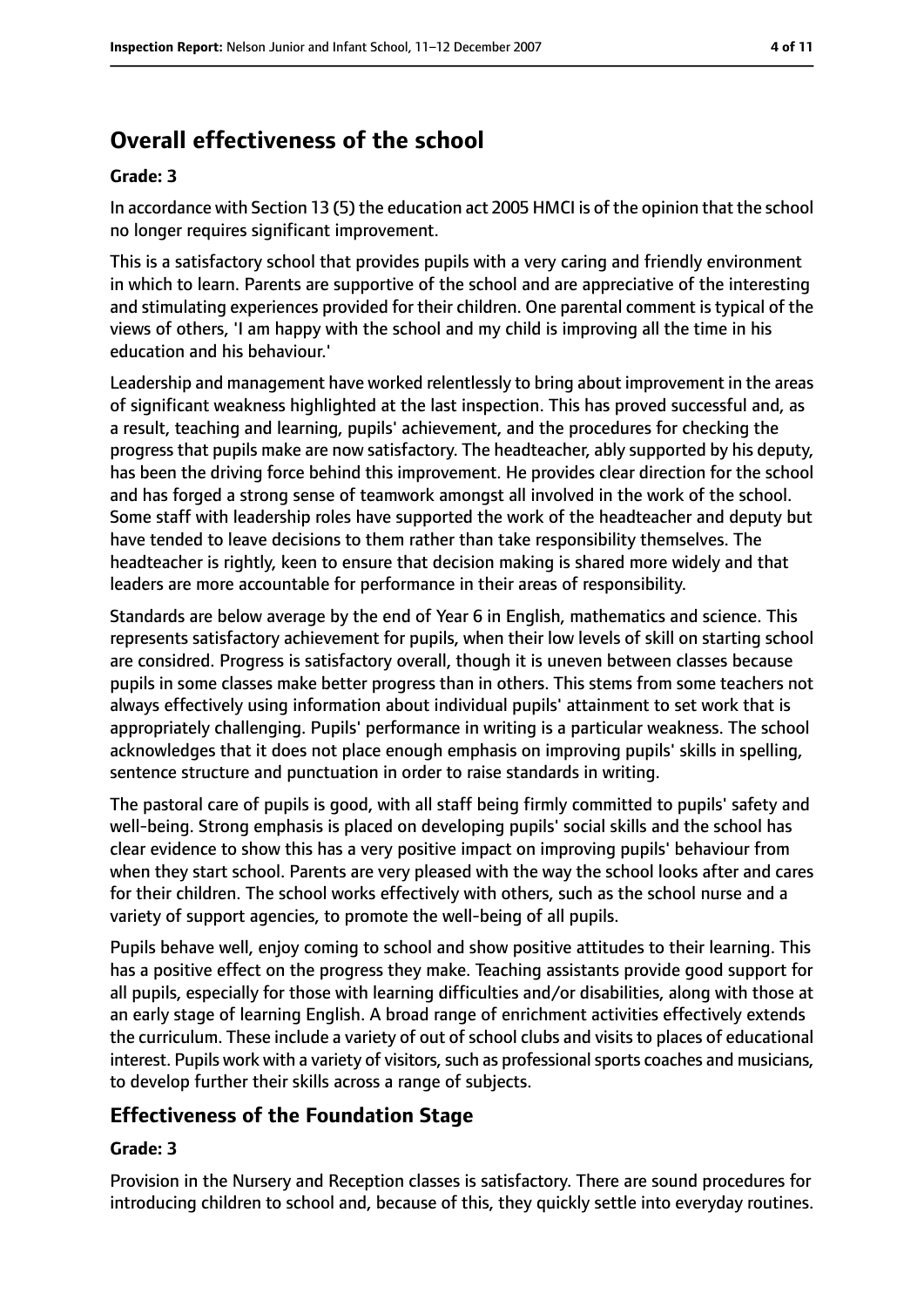Staff provide activities that are practical and based upon children's personal experiences and so capture their interest and enthusiasm. The strong emphasis on promoting children's personal, emotional and social skills, which are poor on entry, enables them to make good progress in this area of learning. As a result, children behave well and are happy to work collaboratively in pairs and small groups. The nature of the outdoor area means it cannot be used continually, especially during inclement weather, as a means of effectively developing children's skills across the areas of learning. The procedures for checking the progress that children make have recently been improved and are now satisfactory. Parents are kept fully informed of the progress their children make.

#### **What the school should do to improve further**

- Improve pupils' skills in spelling, sentence structure and punctuation to raise standards in writing.
- Enable all pupils to make at least good progress by ensuring they are always given work that effectively challenges them.
- Develop the role of senior and middle leaders so they are more accountable for performance in their areas of responsibility.

A small proportion of schools whose effectiveness is judged satisfactory, but which have areas of underperformance, will receive a monitoring visit by an Ofsted inspector before their next section 5 inspection.

# **Achievement and standards**

#### **Grade: 3**

Standards by the end of Year 6 are below average in English, mathematics and science. However, this represents satisfactory achievement from the low starting points of children on entry to the school. Satisfactory progressis made in most areas of learning in the Nursery and Reception classes, apart from in personal, social and emotional development, in which it is good. The progress of pupils in Years 1 to 6 has improved over the last year and, although uneven between classes, is now satisfactory overall. An increasing number of pupils are now making good progress. In recent years, girls have performed considerably better than boys in English, mathematics and science. Over the last year, the school has introduced a variety of initiatives to improve the progress of boys. These are proving to be successful and the gap in the performance of boys and girls is narrowing.

# **Personal development and well-being**

#### **Grade: 2**

Pupils are polite and show care and consideration for others. They are willing to take on responsibility, such as being a member of the school council. In so doing, they make a positive contribution to the school community. They also contribute well to the wider community, as is shown in the way they make collections at harvest time and donate them to local sheltered housing. Pupils know how to stay safe and they move responsibly around the school and in the playground during break times. They have a good awareness of the need to eat healthily and take regular exercise. This is shown in the way they make healthy choices from the lunchtime menu and their involvement in the out of school sporting clubs. Pupils are prepared in a satisfactory manner for their future lives. Although their basic skills in literacy and numeracy are below average, they are improving and pupils' achievement is satisfactory in these areas.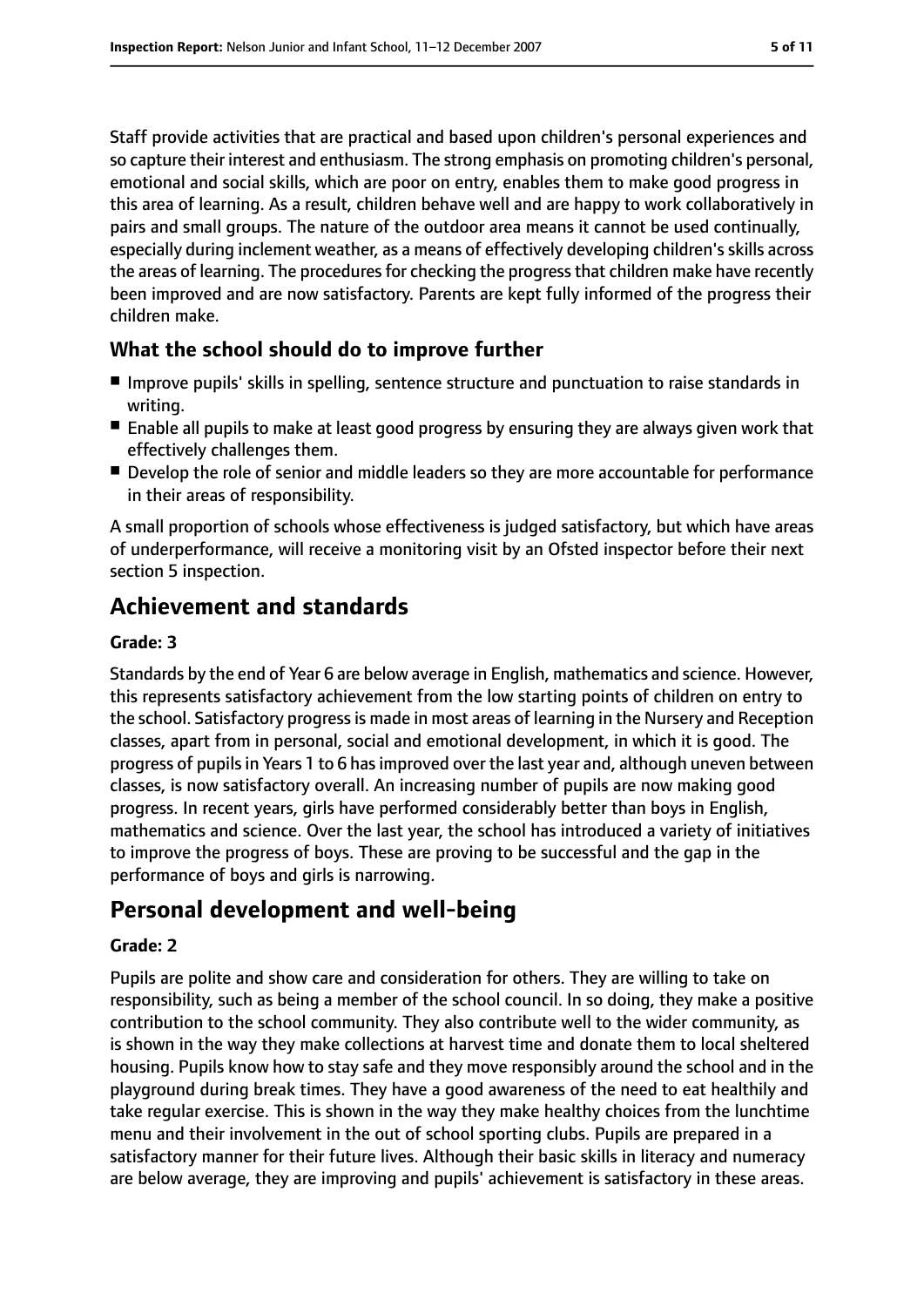# **Quality of provision**

# **Teaching and learning**

#### **Grade: 3**

Teachers manage lessons well and have high expectations of pupils' behaviour, which is important, as a significant minority of pupils have behavioural difficulties. Consequently, classrooms are calm and friendly places in which to learn and this has a positive impact on pupils' learning. The learning objectives for lessons are effectively shared with pupils so they are clear about what they are to learn and how to set about their tasks. There is too much teacher direction at times and this hinders pupils' development as independent learners. Progress is uneven throughout the school because, in some classes, pupils are not always effectively challenged, being given work that is too easy or too hard. Pupils are keen to learn and work well collaboratively in pairs and small groups. They say they particularly enjoy lessons when they are practical, such as when they carry out investigations in science.

## **Curriculum and other activities**

#### **Grade: 3**

The curriculum has an appropriate balance between promoting pupils' academic and creative skills. It has recently been modified to meet better the needs of boys and so improve their performance, which was lagging behind that of girls. For example, planning now places greater emphasis on providing a visual stimulus during introductions to lessons and practical activities to better engage boys in their learning. Planning has also been improved to ensure a smoother transition for children from the Reception class to Year 1. This is having a positive impact on the progress they make, especially in their literacy skills. There are not enough planned opportunities for pupils to develop their speaking and listening skills during lessons. There are also limited opportunities for pupils to practise and refine their skills in information and communication technology in other subjects. The curriculum is enlivened by a variety of initiatives, such as by pupils in Years 3 to 6 being taught Spanish.

## **Care, guidance and support**

#### **Grade: 3**

There are secure safeguarding procedures in place to ensure pupils' health and safety. Pupils say they feel safe and secure in school with one commenting, 'We know we can talk to a member of staff if we have any worries and they will help us sort it out.' The recently developed nurture area provides a quiet environment in which pupils who are experiencing emotional upsets go to calm down. There are strong links with outside agenciesto provide extra support to individual pupils when needed. The procedures for checking pupils' attainment and progress have been much improved since the last inspection. As a result, the school is able to identify and provide extra support at an early stage if any pupil is not making sufficient progress. The information collected about pupils' attainment is not always used effectively by teachers to set work that provides suitable challenges for pupils of different abilities.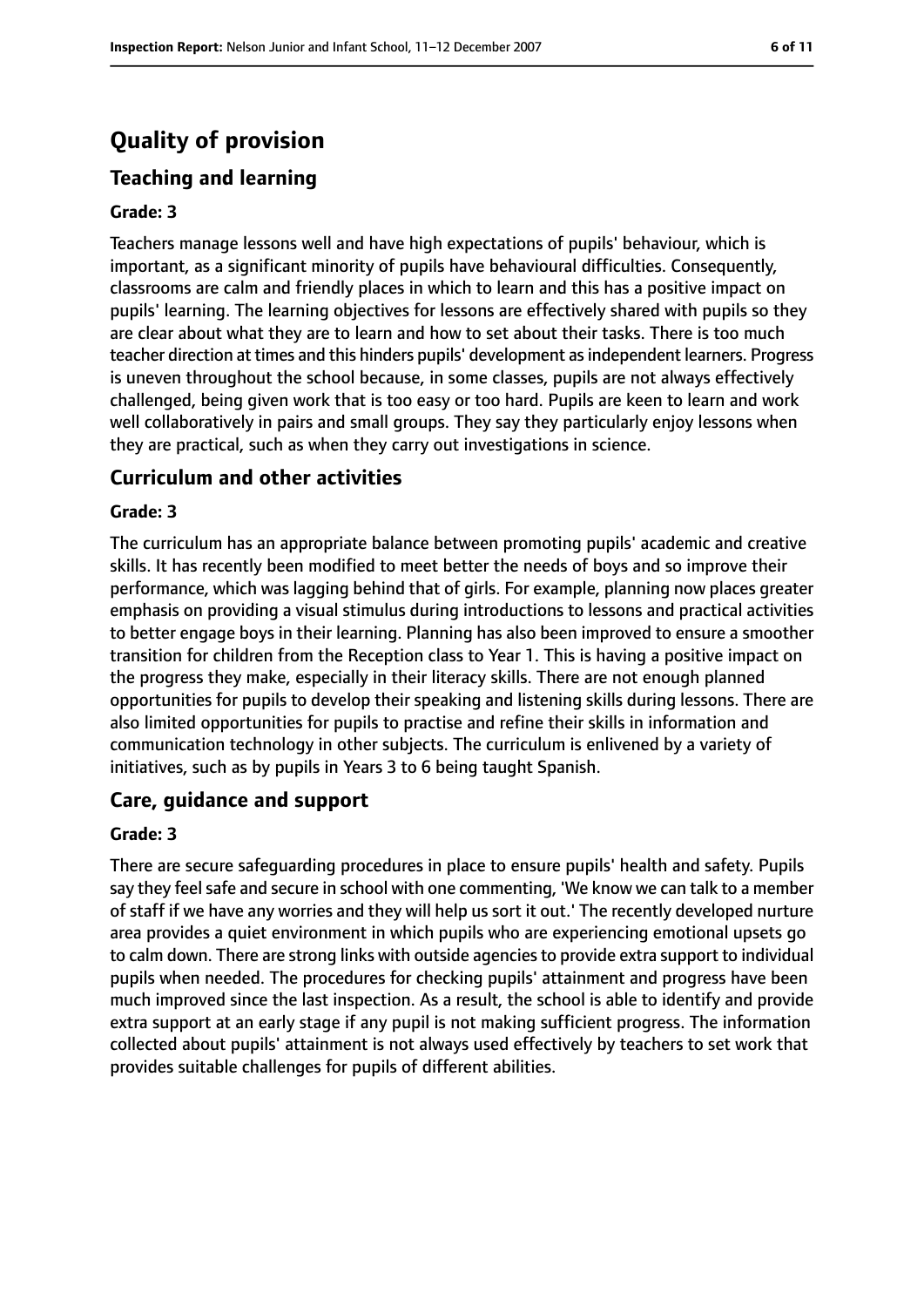# **Leadership and management**

#### **Grade: 3**

The school's self-evaluation is accurate and has enabled the school to identify and prioritise the correct areas for development. These include raising standards, especially in writing, and improving the consistency of teaching and learning between classes. There are good procedures in place to help the many pupils who join school during the year to settle in quickly. Decisive action has been taken to improve the low rate of attendance and the poor behaviour of a significant minority of pupils that have been evident in recent years. This has proved successful and attendance is now broadly average and behaviour greatly improved. Governors are very supportive but are not fully involved in holding the school to account and in promoting school improvement. The school's recent track record shows it has sound capacity to make any necessary changes to improve its performance further.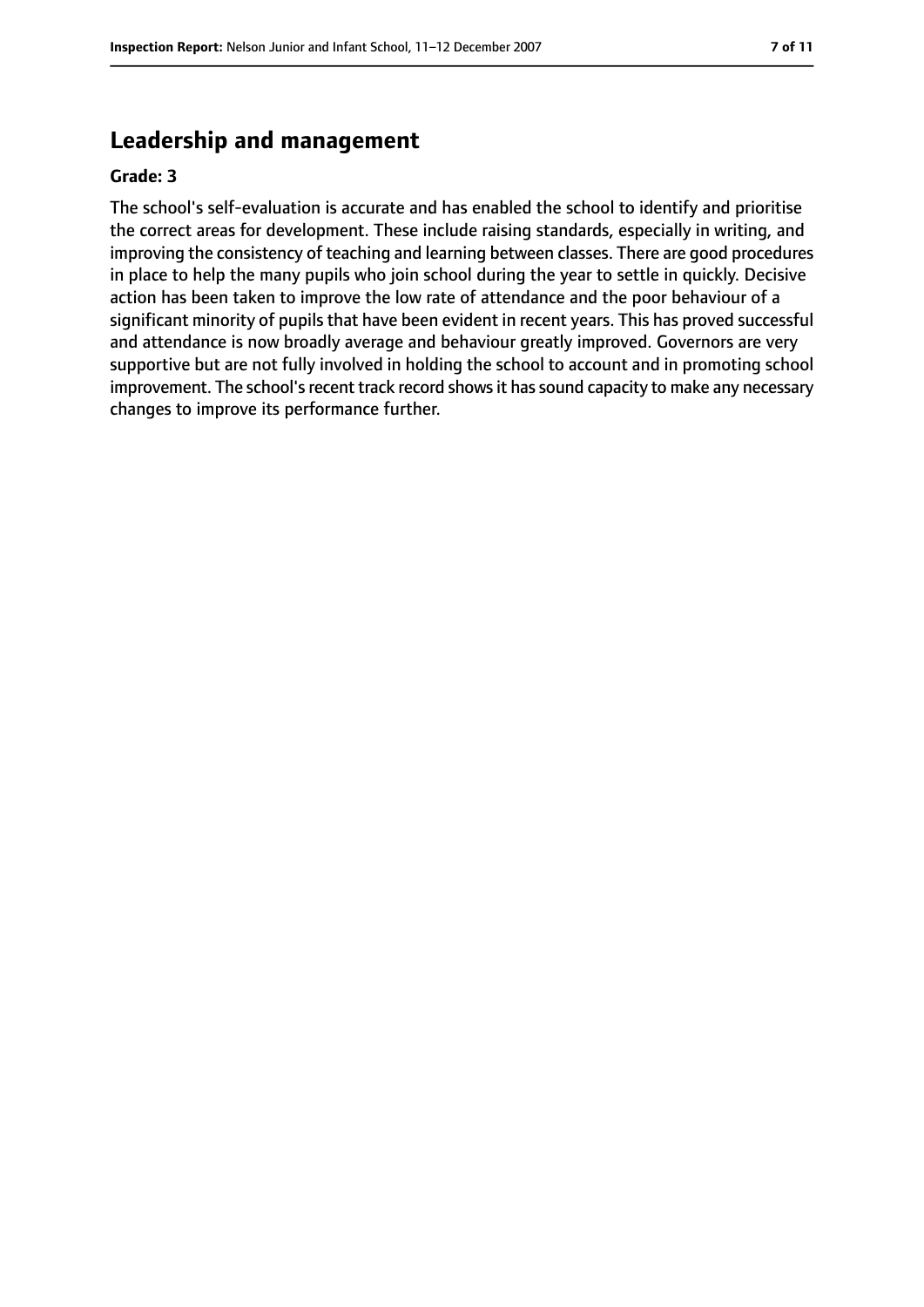**Any complaints about the inspection or the report should be made following the procedures set out in the guidance 'Complaints about school inspection', which is available from Ofsted's website: www.ofsted.gov.uk.**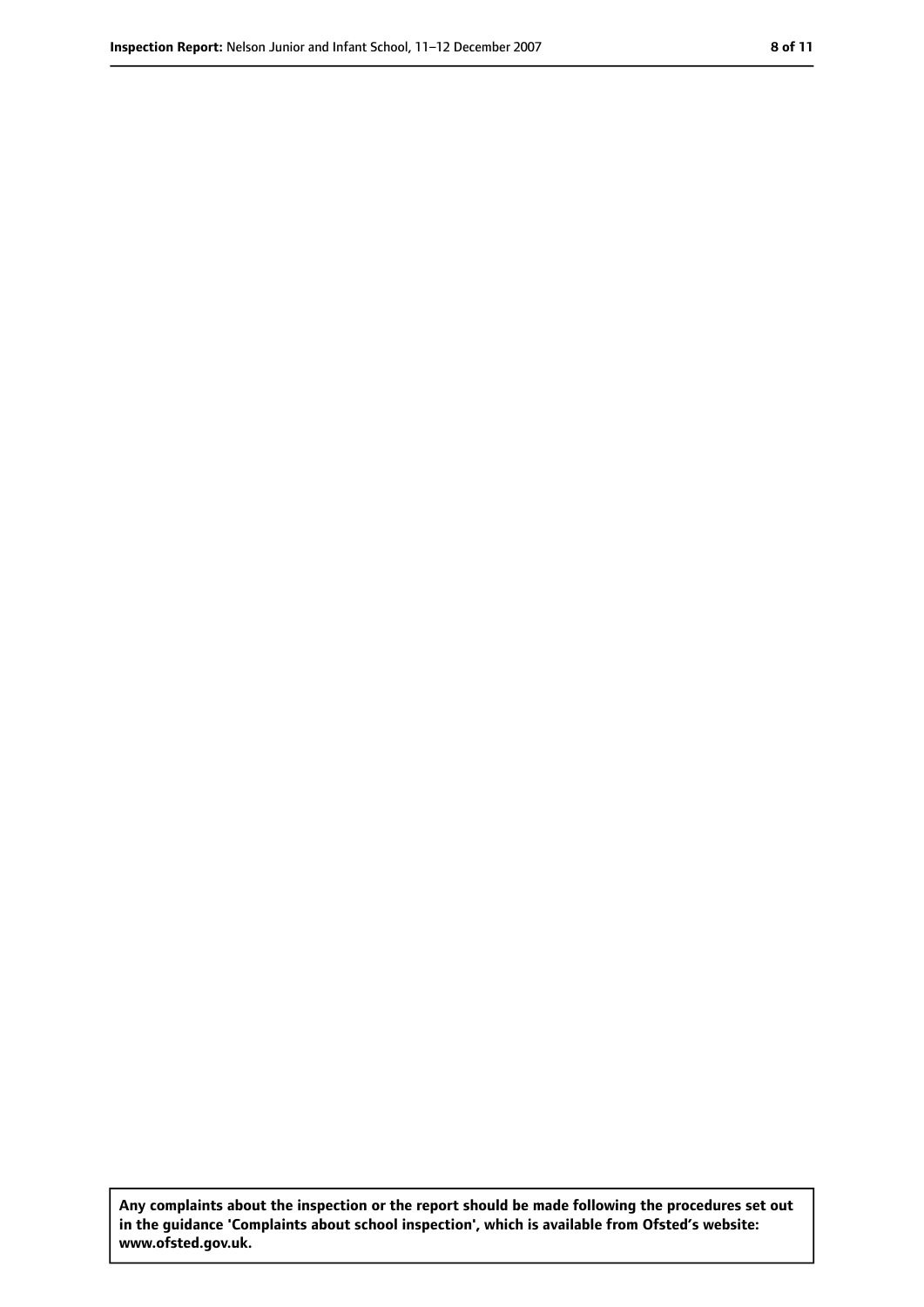# **Inspection judgements**

| $^{\backprime}$ Key to judgements: grade 1 is outstanding, grade 2 good, grade 3 satisfactory, and | <b>School</b>  |
|----------------------------------------------------------------------------------------------------|----------------|
| arade 4 inadequate                                                                                 | <b>Overall</b> |

# **Overall effectiveness**

| How effective, efficient and inclusive is the provision of education, integrated<br>care and any extended services in meeting the needs of learners? |     |
|------------------------------------------------------------------------------------------------------------------------------------------------------|-----|
| Effective steps have been taken to promote improvement since the last<br>inspection                                                                  | Yes |
| How well does the school work in partnership with others to promote learners'<br>well-being?                                                         |     |
| The effectiveness of the Foundation Stage                                                                                                            |     |
| The capacity to make any necessary improvements                                                                                                      |     |

## **Achievement and standards**

| How well do learners achieve?                                                                               |  |
|-------------------------------------------------------------------------------------------------------------|--|
| The standards <sup>1</sup> reached by learners                                                              |  |
| How well learners make progress, taking account of any significant variations between<br>groups of learners |  |
| How well learners with learning difficulties and disabilities make progress                                 |  |

# **Personal development and well-being**

| How good is the overall personal development and well-being of the<br>learners?                                  |  |
|------------------------------------------------------------------------------------------------------------------|--|
| The extent of learners' spiritual, moral, social and cultural development                                        |  |
| The extent to which learners adopt healthy lifestyles                                                            |  |
| The extent to which learners adopt safe practices                                                                |  |
| How well learners enjoy their education                                                                          |  |
| The attendance of learners                                                                                       |  |
| The behaviour of learners                                                                                        |  |
| The extent to which learners make a positive contribution to the community                                       |  |
| How well learners develop workplace and other skills that will contribute to<br>their future economic well-being |  |

## **The quality of provision**

| How effective are teaching and learning in meeting the full range of the<br>learners' needs?          |  |
|-------------------------------------------------------------------------------------------------------|--|
| How well do the curriculum and other activities meet the range of needs<br>and interests of learners? |  |
| How well are learners cared for, guided and supported?                                                |  |

#### **Annex A**

 $^1$  Grade 1 - Exceptionally and consistently high; Grade 2 - Generally above average with none significantly below average; Grade 3 - Broadly average to below average; Grade 4 - Exceptionally low.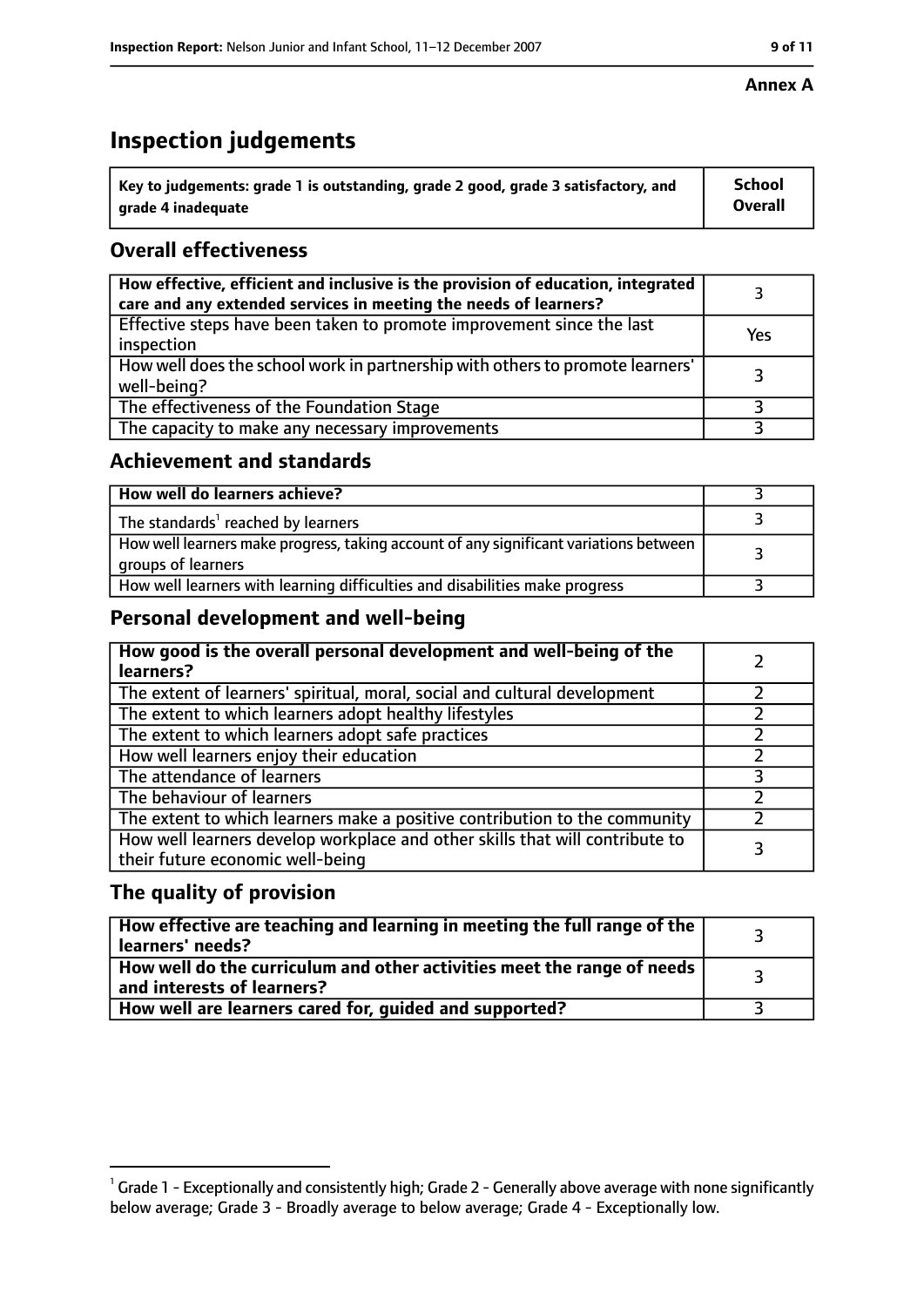#### **Annex A**

# **Leadership and management**

| How effective are leadership and management in raising achievement<br>and supporting all learners?                                              | 3         |
|-------------------------------------------------------------------------------------------------------------------------------------------------|-----------|
| How effectively leaders and managers at all levels set clear direction leading<br>to improvement and promote high quality of care and education |           |
| How effectively leaders and managers use challenging targets to raise standards                                                                 | 3         |
| The effectiveness of the school's self-evaluation                                                                                               |           |
| How well equality of opportunity is promoted and discrimination tackled so<br>that all learners achieve as well as they can                     | 3         |
| How effectively and efficiently resources, including staff, are deployed to<br>achieve value for money                                          | 3         |
| The extent to which governors and other supervisory boards discharge their<br>responsibilities                                                  | 3         |
| Do procedures for safequarding learners meet current government<br>requirements?                                                                | Yes       |
| Does this school require special measures?                                                                                                      | <b>No</b> |
| Does this school require a notice to improve?                                                                                                   | No        |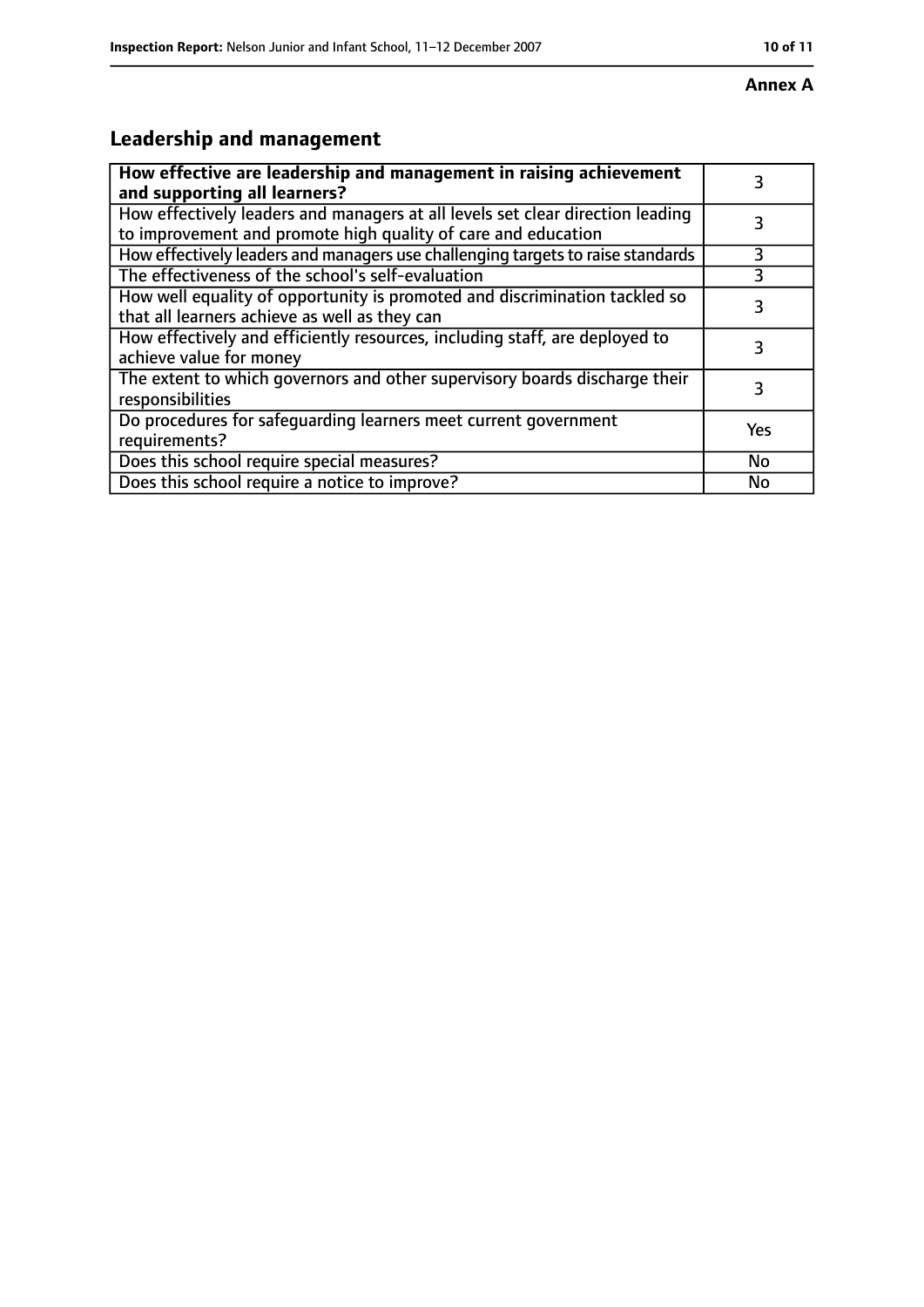#### **Annex B**

# **Text from letter to pupils explaining the findings of the inspection**

13 December 2007

#### Dear Pupils

Inspection of Nelson Junior and Infant School, Ladywood B1 2PJ.

Thank you for the friendly welcome you gave us when we visited your school. We really enjoyed meeting you and seeing the things you do. We would like to tell you that we consider your school has improved since the last inspection and is now satisfactory. It helps you to achieve in a satisfactory way, although standards by the end of Year 6 are below average in English, mathematics and science. Most of you now make satisfactory progress and an increasing number make good progress.

What we liked most about your school.

- You behave well and are kind and considerate to others.
- All adults take very good care of you and ensure you are safe while in school.
- You have a good understanding of how to maintain a healthy lifestyle and keep safe.
- The curriculum gives you many interesting opportunities to extend your learning, such as by learning Spanish.
- You enjoy coming to school and are keen to learn.
- The people in charge of the school are working hard to make it even better.

What we have asked your school to do now:

- Improve your skills in writing to help you reach better standards in English.
- Make sure all of you make good progress by always giving you work that makes you think hard.
- Ensure that all people with leadership responsibilities are fully involved in helping the school to improve further.

A special word of thanks to the members of the school council who showed us around the school at the start of the inspection. The school is right to be proud of you.

We hope you keep enjoying your work and remain kind and friendly to everyone you meet.

Best wishes.

Melvyn Hemmings Lead inspector